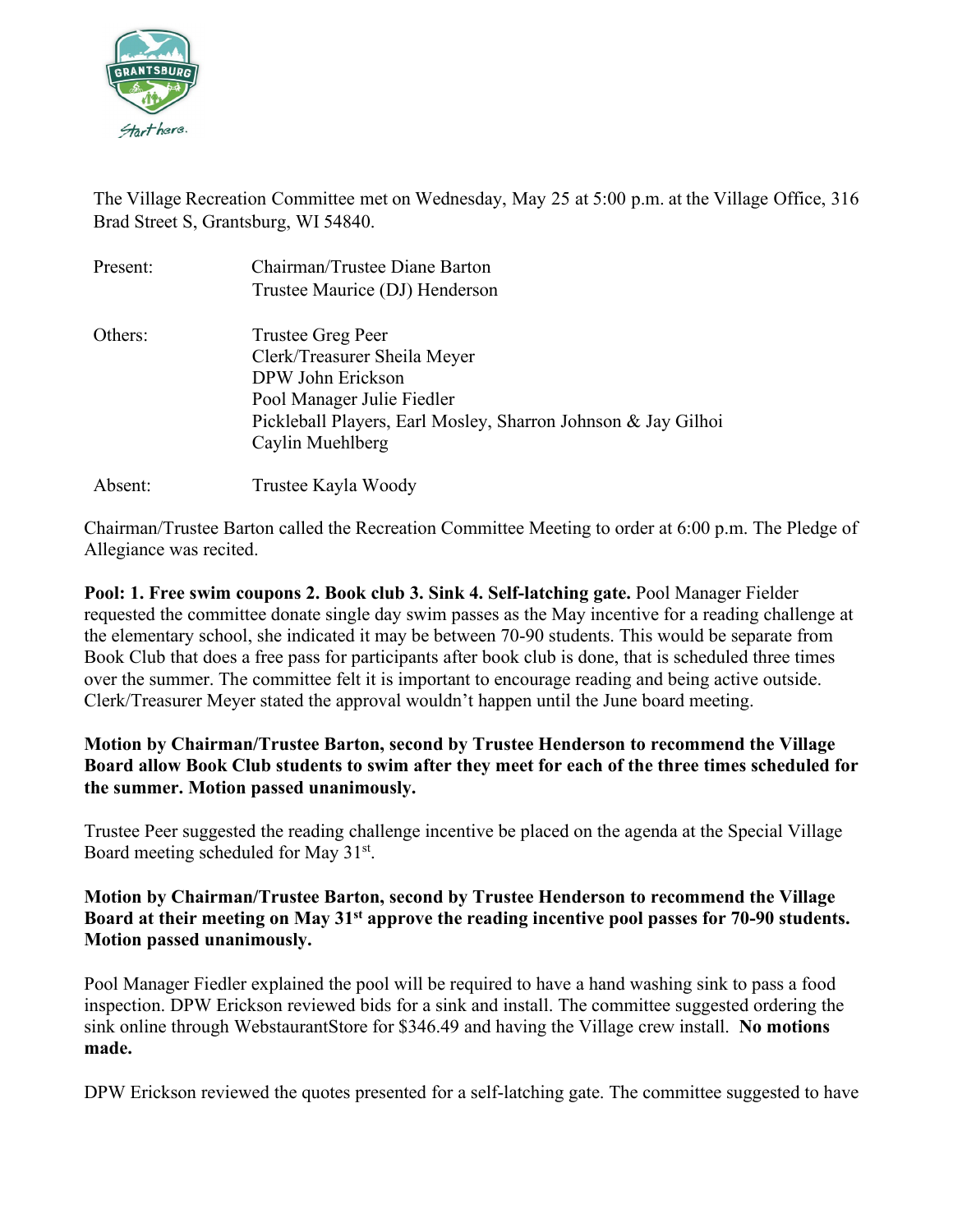this done by whoever can get it done the fastest. **No motions made.**

Pool Manager Fielder provided an update on the pool. There are 7 lifeguards and not as many concession workers as last year, hoping they will get more hours and get more comfortable with the duties if they do them more often. The pool is planned to open June  $7<sup>th</sup>$ . Deputy Clerk/Treasurer Longhenry will investigate an online fillable form and payment option for memberships.

Pool Manager Fielder left the meeting at 6:24 pm.

# **Pickleball Courts: 1. Nets 2. Concrete slab.**

DPW Erickson presented four bids for the concrete slab at the park, all were \$29,000 and over. The committee agreed that project is not feasible at this time.

Mosley, Johnson and Gilhoi asked the committee to put a set of fixed nets on one of the tennis courts. They feel that if a net is available, more people will be able to play. Chairman/Trustee Barton suggested four pickleball courts may fit on one tennis court. The committee and participants discussed there is only space for two nets. The group also commented that Sports Illustrated noted pickle ball as being the fastest growing sport due to its affordability and can be played by people of all ages and abilities. They feel this would attract people to our town. Chairman/Trustee Barton said she has an issue with fixed nets and not being able to use the tennis court. The pickle ball group would be okay with temporary nets but may not work if they go missing and the frequent set-ups and teardowns may be too much wear and tear on them. Chairman/Trustee Barton stated the Village does not have money budgeted for this project and asked if the group has thought of fundraising for nets. Mosley commented he would be willing to donate but couldn't speak for the group. Gilhoi commented there are 40+ players that are part of the community ed group in the winter so any nets the committee would purchase would be used regularly by many people. Trustee Henderson commented by not having nets we could be turning people away from our town who would otherwise spend money here.

# **Motion by Trustee Henderson, second by Chairman/Trustee Barton to recommend the Village Board invest in this sport and purchase pickle ball net kits with removeable sleeves for one of the tennis courts at an estimated cost of \$600 per net kit. Motion carried.**

Mosley, Johnson & Gilhoi left the meeting at 6:51 pm.

**Community Center storage room rental agreement.** Clerk/Treasurer Meyer explained she is working on a sample rental agreement. Muehlberg provided feedback from when her and her mom organized the community center kitchen. She provided a list of all items with their location as well as recommendations on needed items/cleaners as well as items to be removed. Clerk/Treasurer Meyer also indicated she had Wayne Lake look at the cabinets to get a price to have doors installed, she has not heard back from Wayne at this time.

Muehlberg left the meeting at 7:09pm.

**Golf Sign on State Rd 70.** Clerk/Treasurer Meyer contacted Jeremy with Northland Signs and Todd with TRA Designs for bids to replace the golf sign on Highway 70. Todd chose not to submit a quote since Jeremy did the sign initially. The committee discussed either find the money in the budget or use